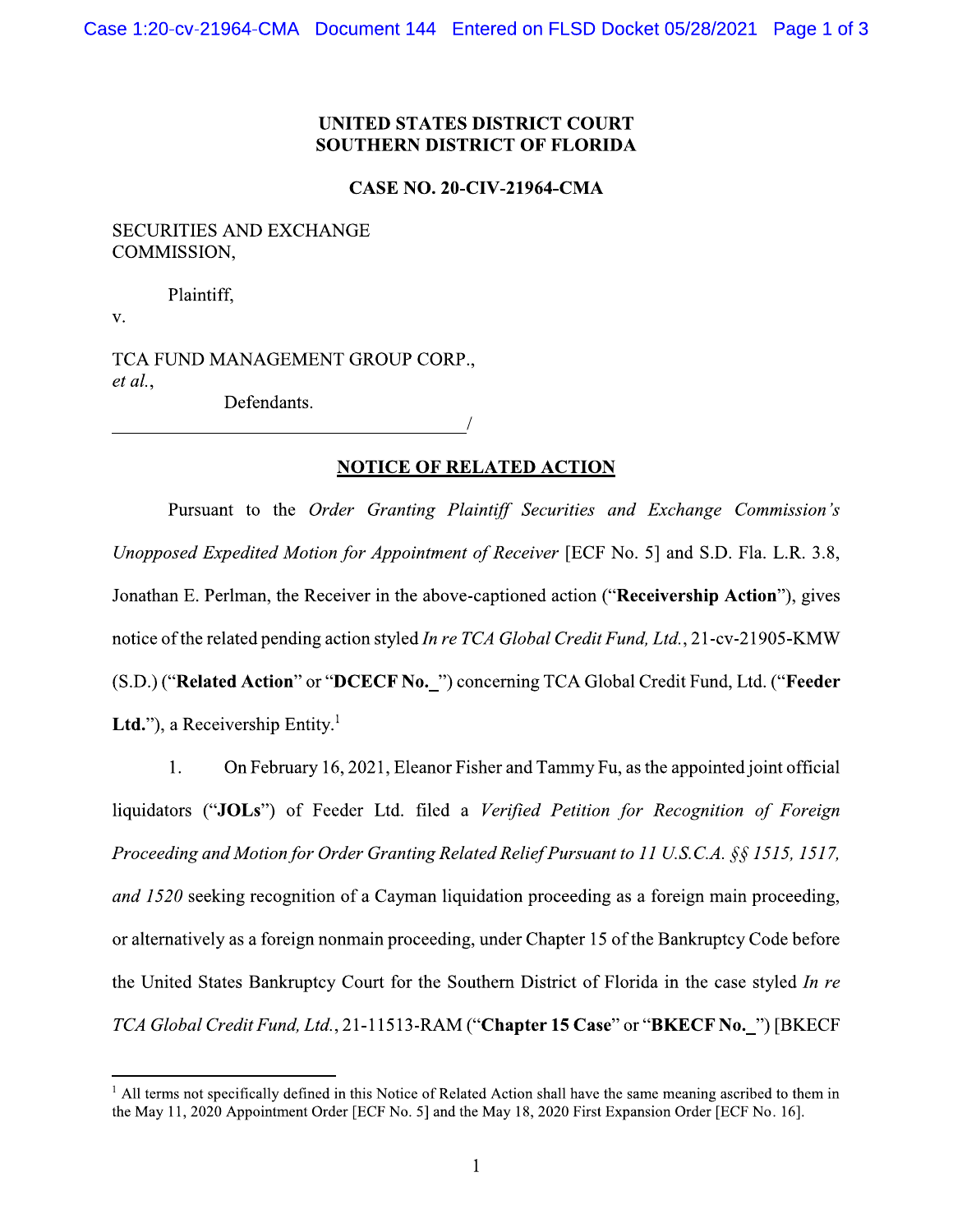No. 7].

 $2.$ On May 20, 2021, the Receiver and JOLs jointly filed a Stipulated Joint Motion for (I) Withdrawal of Reference of Chapter 15 Case, and (II) for Entry of Agreed Order Granting Recognition of Foreign Nonmain Proceeding and Incorporated Memorandum of Law ("Stipulated Withdrawal Motion") [BKECF No. 22] in the Chapter 15 Case. As more fully set forth in the Stipulated Withdrawal Motion, the Receivership Action and the Chapter 15 Case concern, among other things, the assets and liabilities of Feeder Ltd., which is a Receivership Entity herein. The Stipulated Withdrawal Motion initiates the multistep process by which the Receiver and JOLs have agreed to seek approval to present, address, and resolve the overlapping issues in the Chapter 15 Case and the Receivership Action before one Court, which in this case is the Receivership Court with jurisdiction over all of the Receivership Entities, including Feeder Ltd.

3. On May 21, 2021, the docket of the Chapter 15 Case and the Stipulated Withdrawal Motion were transmitted and designated to the Honorable Kathleen M. Williams in the Related Action. [DCECF No. 1]. The Related Action relates both to the Chapter 15 Case and this Receivership Action because the Related Action concerns the resolution of the scope of the dual administration by the Receiver and JOLs of Feeder Ltd. and its assets and liabilities.

Respectfully submitted,

**GENOVESE JOBLOVE & BATTISTA, P.A.** 

Attorneys for Jonathan E. Perlman, Receiver 100 Southeast 2nd Street, Suite 4400 Miami, Florida 33131 Telephone: (305) 349-2300 Facsimile: (305) 349-2310

By: /s/ John H. Genovese John H. Genovese, Esq. Florida Bar No. 280852

 $\overline{2}$